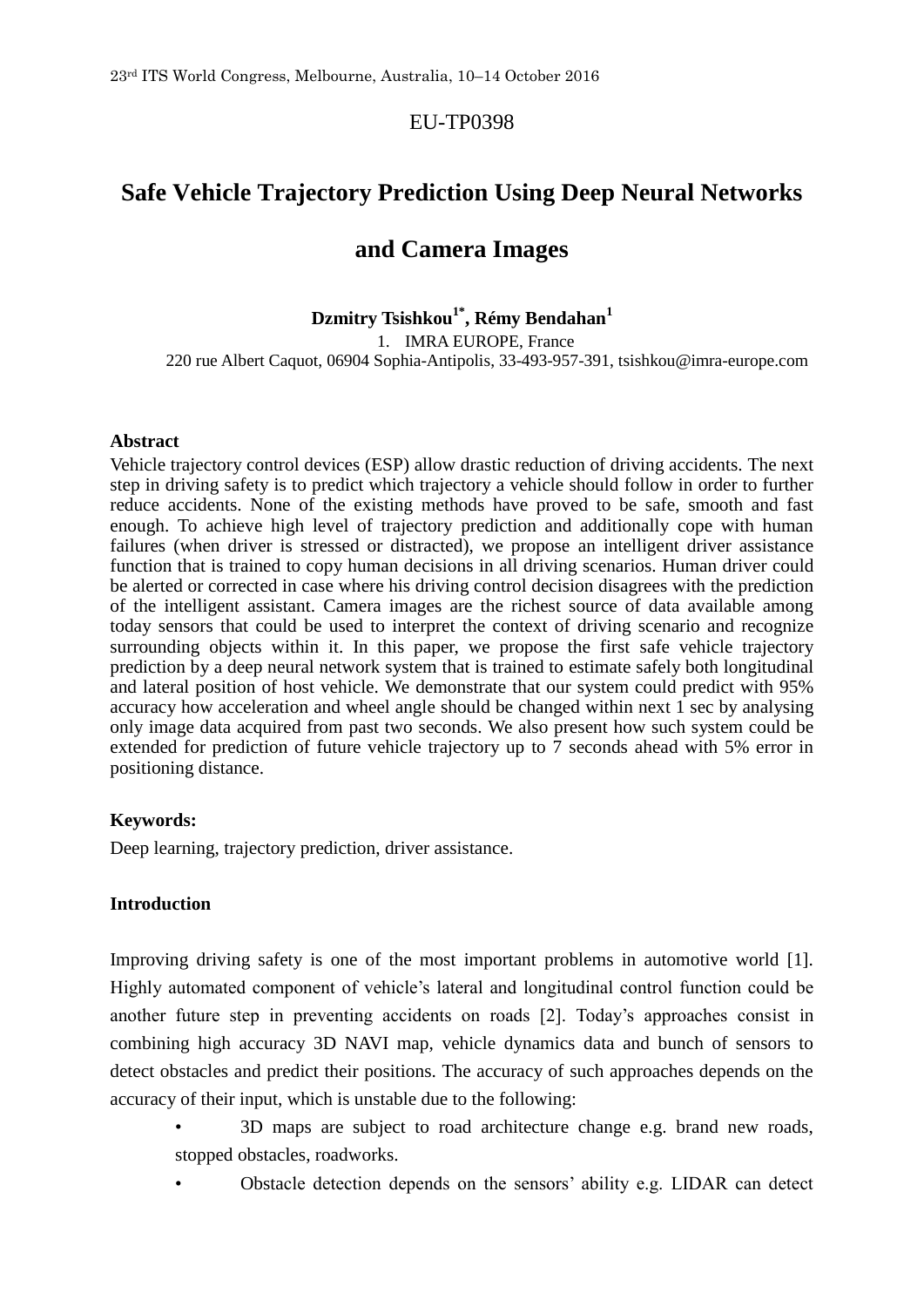obstacles but hardly recognize them to predict their positions; camera-based object recognition is limited in poorly contrasted situations.

Therefore tolerance of today's algorithms of trajectory prediction that combine the above mentioned input with human-engineered decision making can barely guaranty driving safety without driver intervention. It requires high attention from the driver in case of rare driving scenarios or situations due to limited ability of humans to model all possible situations with explicit set of rules or algorithms. The lack of attention is one of the major causes of accidents. Thus, an intelligent system should reduce the requirements in driver' attention. It should assist the driver to focus attention or avoid unsafe vehicle control decision to reduce the number of accidents and increase road safety.

This work is focused on end-to-end paradigm, which doesn't require obstacle detection function or own localization in accurate 3D maps but uses camera image data as input (starting end) and produces vehicle control decisions (finishing end). By combining context and obstacle recognition such system may not require high quality image data; therefore it could be more robust in hard weather conditions compared to traditional object recognition based systems. One of the best candidates to realize such end-to-end system is to use deep neural networks [3] inspired by human brain data processing organization, which recently outperformed all other existing state-of-the-art approaches by recognizing 1000 different classes of objects. Their unprecedented capacity of interpreting both context and main objects within images leads to superior generalization and decision making capacity among machine learning tools. By feeding this network with enough of data one could expect them to learn how to predict own-vehicle trajectories by copying and aggregating experience of real human drivers, without explicitly learning concepts of obstacles or path planning. The proposed approach is based on the fact that human drivers are trained to decide own-vehicle trajectory, based on analysis of surrounding objects for everyday driving scenarios that is safe and fast. Past experience also allows drivers to safely tackle new situations. In next sections, we will demonstrate how one could train convolutional neural network (CNN) to predict the required changes of wheel angle and acceleration for safe trajectory control. In our system, we use only VGA images as input data acquired with forward looking 130degrees FOV camera at rate of 30fps for wheel angle and acceleration prediction in the 1 to 7 second time interval.

### **Previous Work on Vehicle Trajectory Prediction for Control**

Systems proposed in [4], [5] are trying to provide driving support or own vehicle path prediction. They are matching current vehicle position (from GPS data) with Navigation map in order to understand the radius of curvature of road ahead. They are comparing the current road structure and own vehicle driving speed. If the driving speed is too high for the current road, then guidance (path change) or speed control is realized. These systems may improve driving safety. However, they are not optimum when navigation maps are not accurate which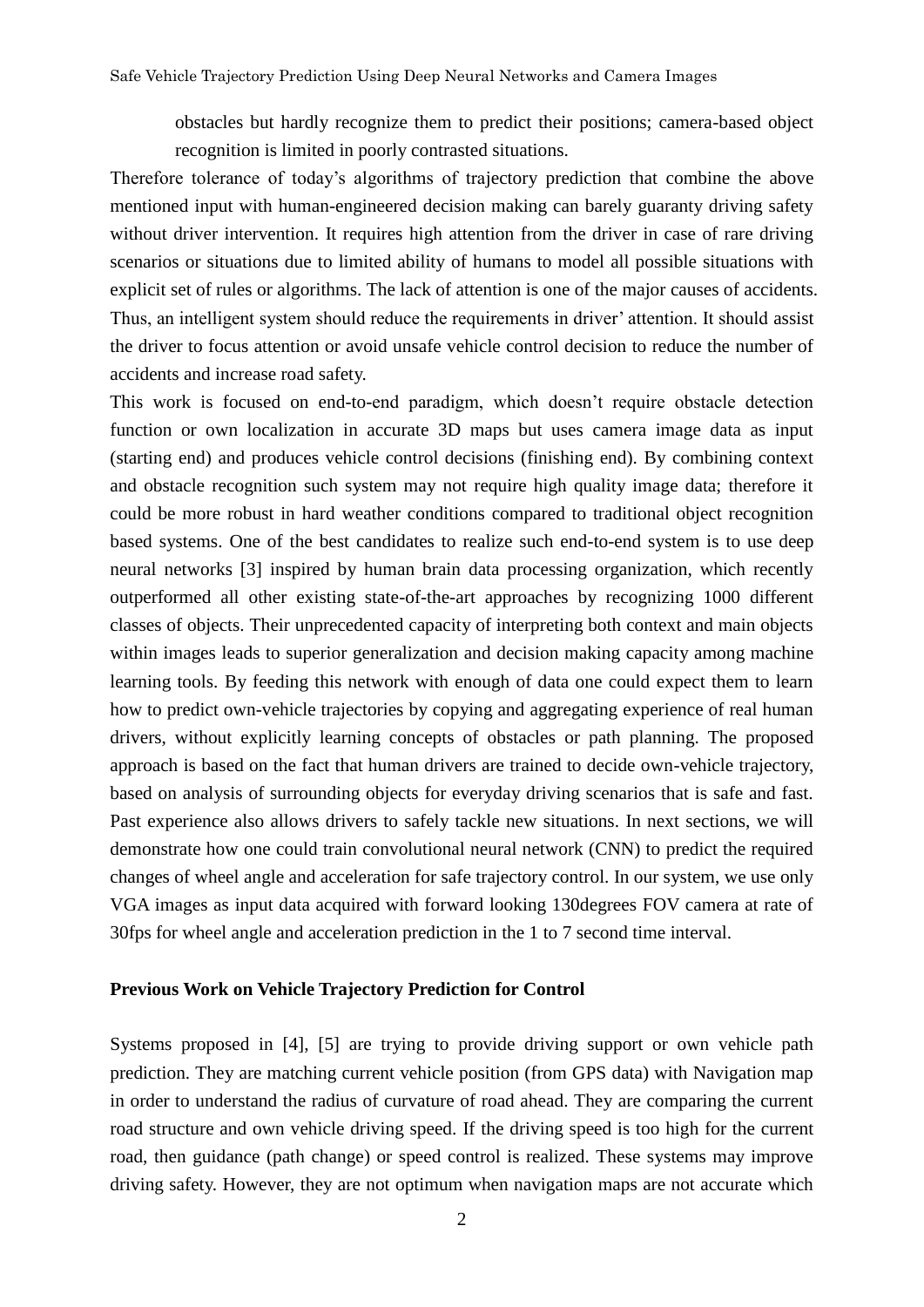is often the case e.g. when a vehicle is stopped on the side of the road. In such case, these systems may require/suggest to slow down which is inappropriate e.g. when overtaking the stopped vehicle.

[6-9] are providing countermeasures to the work above by adding an obstacle detection module. In this way, they can add obstacles to the navigation map and take them into account by the path planning algorithm. They rely on obstacle sensing which known to be not accurate enough due to actual sensors performance. Unreliable obstacle detection will lead to wrong guidance or control of own path (same issue as for [4], [5]). Overall the prediction of object motion is also unreliable due to the impossibility to predict in a time horizon greater than 1sec, the future position of objects especially of pedestrians that can change quickly their walking behaviour. Such lack of accuracy in object prediction may impact own path planning which can become unsafe when a pedestrian suddenly decides to cross a road.

The authors of [10] proposed a system that uses motor signals to provide unsupervised regularization in convolutional neural networks to learn visual representations from video. Specifically, the authors enforce that the learned features exhibit equivariance i.e. they respond predictably to transformations associated with distinct ego-motions. This system has demonstrated to achieve high accuracy in matching visually similar camera images captured at different times.

Comparison between end-to-end (contribution of this paper) and semantic abstraction approaches (current state-of-the-art) for vehicle control are discussed in [11]. In case of the end-to-end system we expect that given enough training data the deep neural networks could generalize well to copy experience of multiple drivers in everyday scenarios. Such deep neural networks would only receive visual input from camera images as a real driver and decide how vehicle's trajectory within next few seconds. This approach is different from the semantic abstraction, where the same problem is decomposed by human engineers into many sub-problems, and the vehicle is controlled by an explicitly written algorithm. The potential advantage of the end-to-end approach is the ability to make fast and safe driving decisions equally well in both frequent and rare driving scenarios, while in case of human engineered algorithms we could expect lower performance in case of previously unseen or rare situations, due to absence of explicit rules that should be used in those cases.

#### **Deep Learning based Single Control Point Prediction**

The problem of lateral and longitudinal position prediction of a single control point (future trajectory composed of only one point) was formulated in the following way: by using sequence of images from T-2 sec. till T sec. (now) as input, machine learning (convolutional neural network - CNN in case of this paper) should predict changes of angle and acceleration required to be adjusted for safe trajectory control at time T+1sec as illustrated in Fig. 1.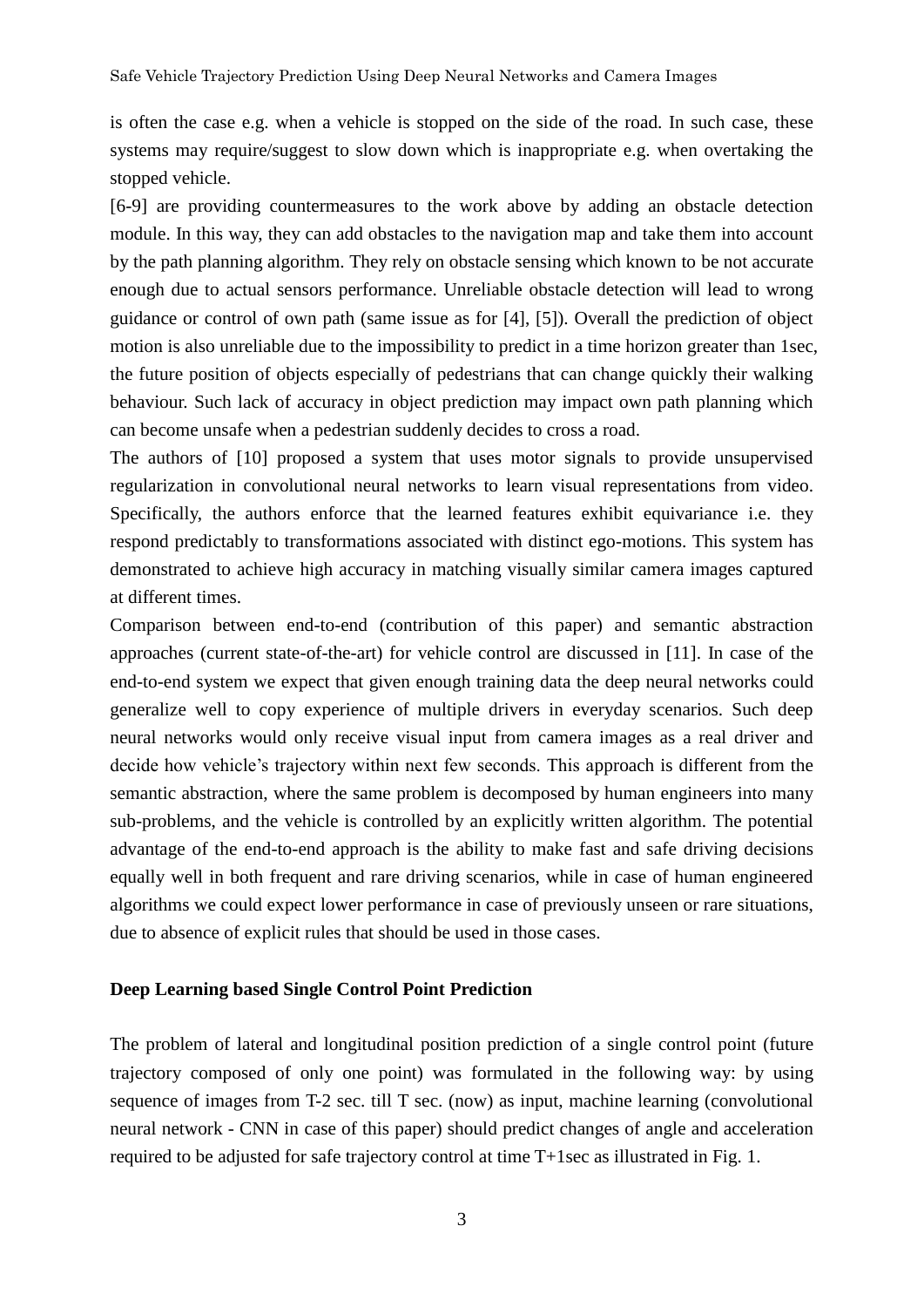Safe Vehicle Trajectory Prediction Using Deep Neural Networks and Camera Images



Input  $\rightarrow$  Deep Learning  $\rightarrow$  Prediction

**Figure 1 - Single control prediction problem**

We decided to use a database of 10 hours of driving that includes images and GPS data. The data were recorded while driven by non-professional drivers in conditions without accidents. Since we collected data from multiple drivers, our system would learn trajectory of average driver, which is robust to individual driving errors coming from single data source. Dataset was acquired around Sophia Antipolis, France and is a representative of an everyday driving scenario from home to work and back. Such dataset can easily be acquired and automatically labeled by converting logged GPS data into vehicle dynamics data (speed and wheel angles). Our approach consists in using a CNN to predict acceleration and wheel angles at T+N sec using images as only input at real-time driving stage (Fig.2).



**Figure 2 – Real-time driving support based on CNN**

At offline training stage (Fig.3), we use acceleration and wheel angle labels obtained from GPS data source synchronized with image data in order to generate the neural networks (CNN) that will be used during the real time driving support (Fig.2).





Video chunk [T-2; T] sec

# **Figure 3 – CNN training for real-time driving support**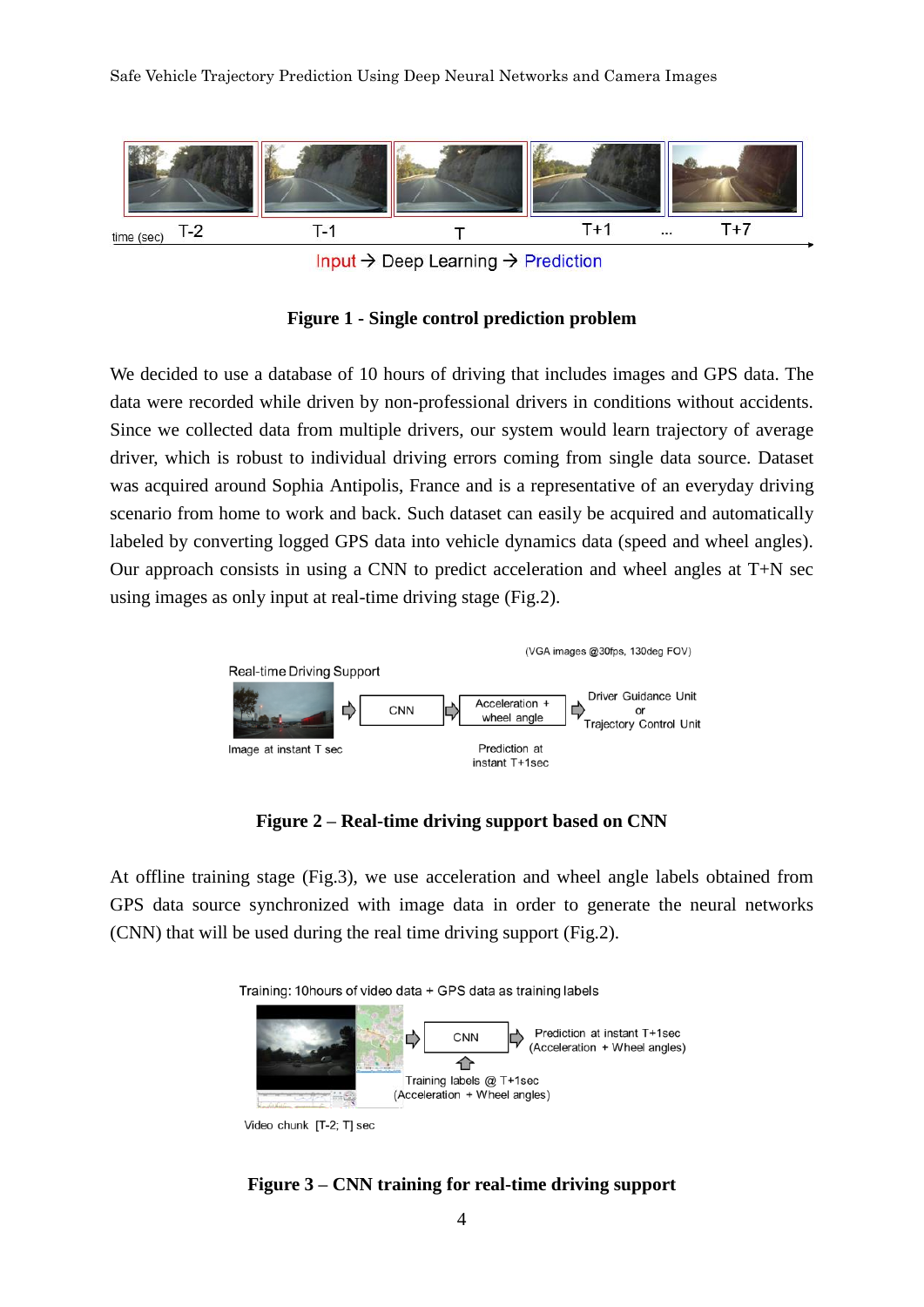One inherent advantage of such data as input to the deep neural network is the very simple way to accumulate large amount of data (just by setting-up a camera with data logger on the car and record data). In our approach, the labels used for the training are the GPS  $+$  Inertial data which are automatically acquired and synchronized with images. This makes data collection and processing step described in the next section fully automated.

# **Data Collection and Processing for Single Control Point Prediction**

Data logger stores lateral and longitudinal coordinates of location X, Y where each camera image was taken. It also stores timestamp T of data logging event synchronized with the video stream. Therefore our first automated step is to convert GPS coordinates X, Y, T from data logger to dA, dV (delta angle and delta speed) for each T. By predicting dA and dV instead of X and Y we could directly provide input to vehicle control unit to actuate driving wheel angle and accelerator. Since our machine learning system must be trained on finite number of classes, we decided to compute independently histograms of value distribution for dA and dV; then quantize them into 20 bins each. The resulting resolution of single bin for dA was  $\sim$ 1.15degree and dV was  $\sim$ 0.05G. Quantization was performed in such a way to keep 95% of measurements within 20 bins for both dA and dV, while all values outside of 95% were aligned to the closest value within the range +-11.5 degree for dA and +-0.5G for dV. Finally, since both angle and speed needs to be accurate to compute future vehicle position we made totally 20x20=400 classes of labels (corresponds to 20bins angle x 20bins speed). Given the size of our dataset we wanted to ensure that at least 1000 samples would fall into each category for proper training of deep neural networks. Each camera image would be further associated to one of 400 classes both for training and validation stages using the same procedure described earlier.

Database to train and validate CNN was constructed in the following way:

- Slide time-window of size  $2 \sec(\text{past}) + 1 \sec(\text{future})$  over recorded videos (with synchronized GPS)
- Fetch images from T-2 to T for each time-window
- Make combined image (space-time) from T-2  $(R)$ , T-1 $(G)$  and T $(B)$  as RGB equivalent image, use it as an input with dA, dV computed at T+1 and converted to 1:400 classes as output or labels (for the training).
- Augment data by randomly cropping camera image 32 times (50%-100% of image height), then convert each crop to 64x64 images and keep original label

We decided to split data into training 50% and test 50% sets, in such a way that each road was driven at least two times, so that at least one driving scenario is available for training and similar driving scenario (potentially driven another day by other driver) is available for testing.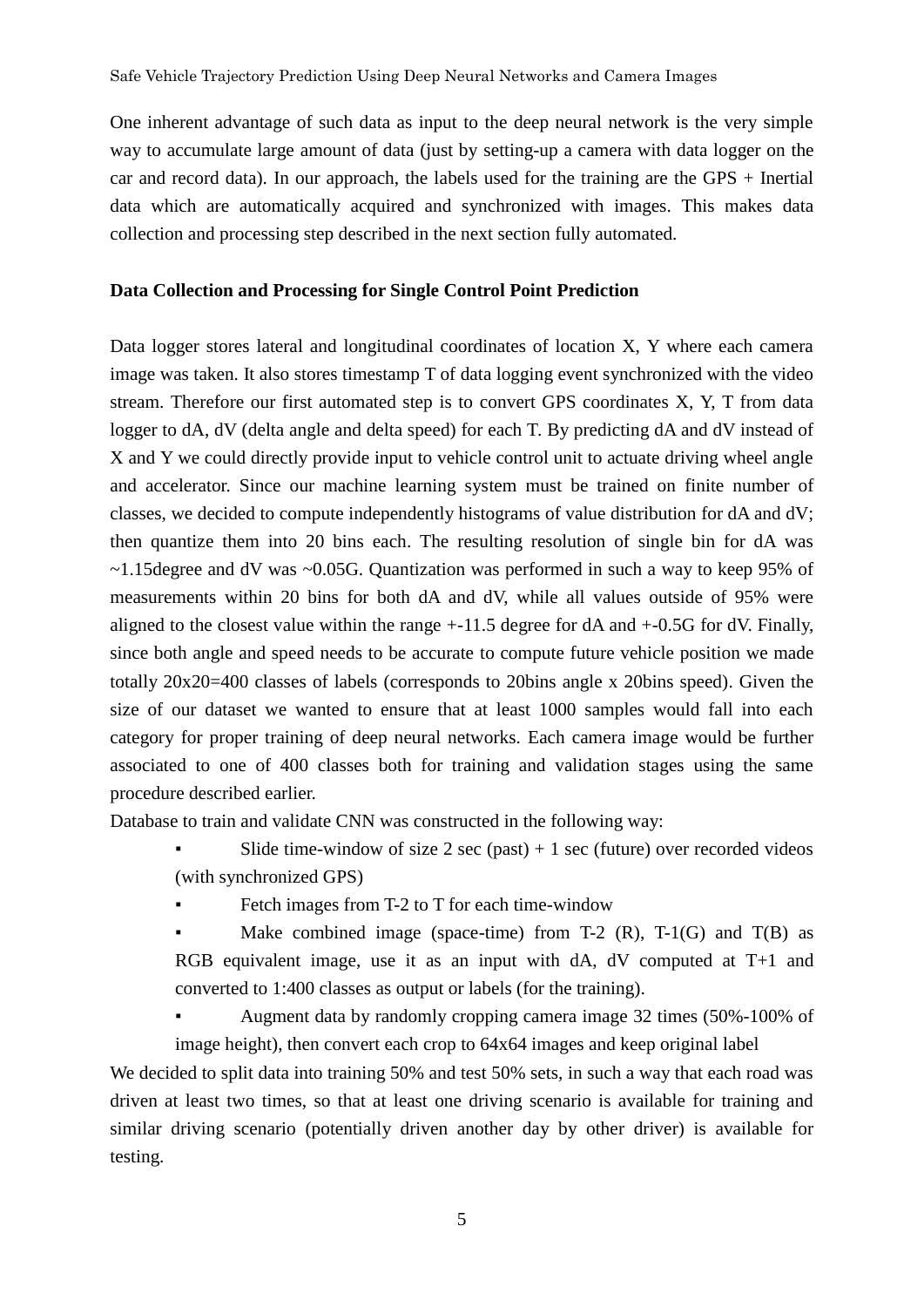#### **Architecture of Convolutional Neural Network used for Control Point Prediction**

The convolutional neural network used in this paper was inspired by [3]. Such architecture was proven to be capable to find good visual features for wide range of everyday visual inputs and to be able to discriminate between visually similar classes of objects. We consider this architecture as a baseline version of a neural network that is deep enough to handle everyday driving situations and to discriminate between visually similar driving scenarios. It has 7 layers of hidden neurons. It uses local receptive fields of size 7×7, and a stride length of 2 pixels. There are a total of 96 feature maps. The first 5 hidden layers are convolutional layers (some with max-pooling), while the next 2 layers are fully-connected layers. The output layer was adapted. It is a 400-unit softmax layer, corresponding to the 400 image classes.

### **Data Acquisition for Control Point Prediction by CNN**

In this section, we introduce the IMRA dataset of 1000 hours of driving videos (should be completed on March 2017). Driving videos along with GPS and accelerometer (3-axis) are recorded using aftermarket driving recording camera (also called Dash-cam) mini0806 at 30fps with resolution of 2.5Mpx. To represent drivers' view point, the dash-cam is installed at the vehicle's center near rearview mirror. Overall eight cars are used to record driving videos of everyday situations in France and Germany. In each country driving zone is in 90% of cases limited to 50x50 km region. One or several drivers were driving each of 8 cars.

#### **Evaluation of Single Control Point Prediction by CNN**

Experimental evaluation shows that CNN could predict future changes of wheel angle and acceleration required for safe single control point (1sec prediction) with 95% accuracy in case of a dataset limited to 10 hours of everyday driving scenarios. Accuracy of 95% for our system is computed as 100\*M/N, where M=95 is the number of trials for which dA and dV errors between predicted and reference data was less than 1.15 degree for angle and 0.05G for acceleration, given N=100 is the total number of trials. Six categories of driving scenarios, each represented by ten events of duration 30-180 seconds were analyzed. We could understand that given limited amount of data (10 hours), the CNN could learn to recognize typical driving situations mostly related to environmental scenes. It was able to accurately predict future position within 1 seconds by efficiently combining time-space image input and information how drivers behaved in typical visually similar situations. Table 1 shows the distribution of accuracy for the single control point prediction by CNN.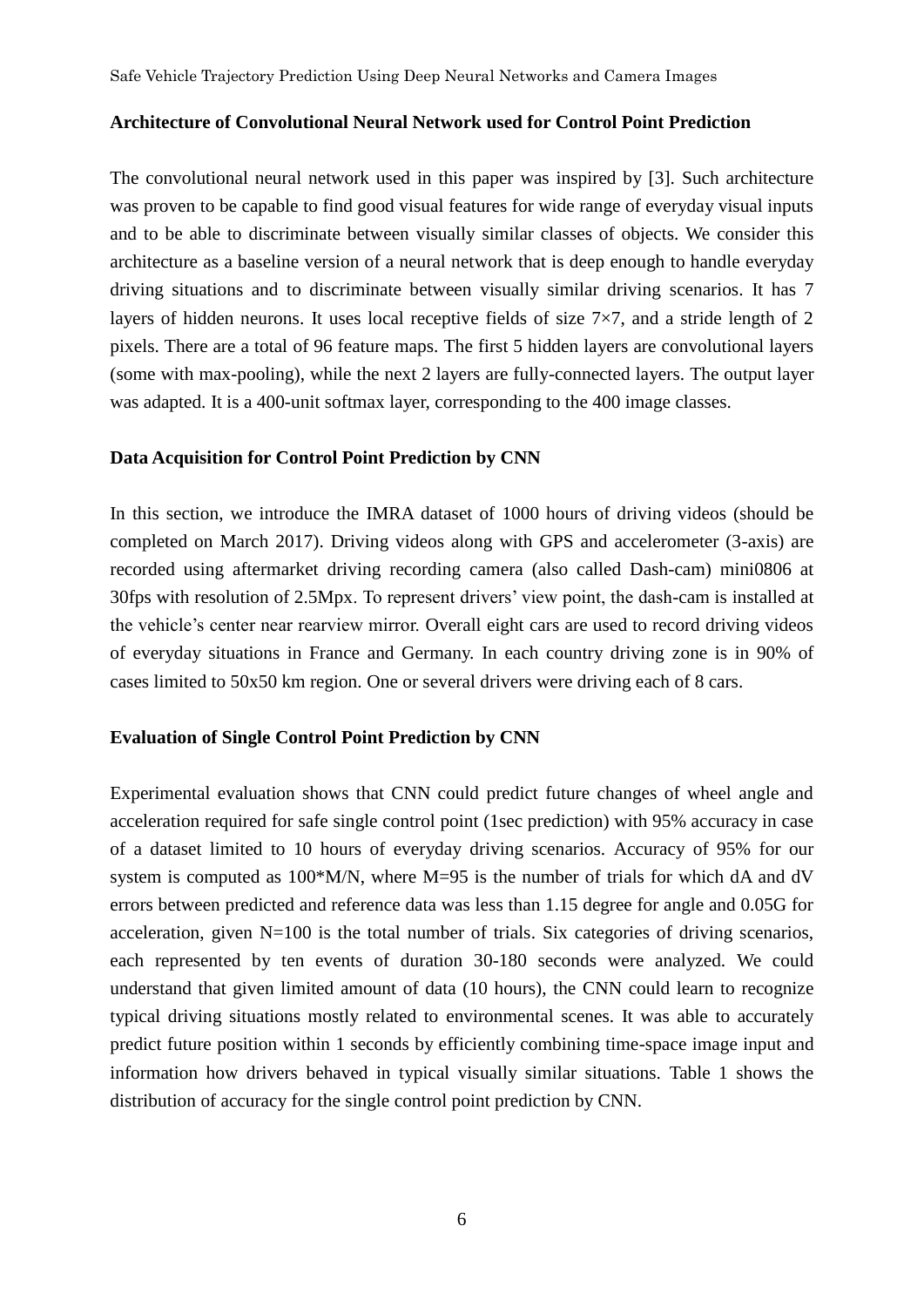| Scenario         | Roundabout   Road Bump |      | Sharp Turn | Sharp Brake   Obstacle |      | Suburb |
|------------------|------------------------|------|------------|------------------------|------|--------|
| Accuracy<br>$\%$ | 91.5                   | 92.5 | 92.9       | 93.3                   | 93.4 | 95.0   |

# **Table 1 - Accuracy of CNN single control point prediction for six categories of driving scenarios**

However, in case of rare/unique events (scenario 1-5 in Table 1), we could observe decrease of prediction accuracy. One of the reasons for that is an absence of enough data samples that represent various dynamic scenes in case of visually similar environment, so that the deep neural network couldn't find enough high level features to discriminate between these situations without error.

Next section will discuss how to extend the 1 sec interval and improve prediction accuracy, by introducing larger training datasets and multiple control point prediction (7 seconds ahead) using similar deep learning architecture.

### **Deep Learning based Multiple Control Point Prediction**

In the previous section, we could demonstrate that in limited conditions a deep neural network could be trained to predict the required control point of a car within 1 second using camera images as the only input. In the following section, we describe how to adapt such a system to predict multiple control point-based own vehicle trajectory up to 7 seconds ahead. We decided to set 7 second limit as a practical observation which corresponds to the limits of visible road area for combined urban/suburb driving. We have found that in more than 50% of driving scenarios in our database, a human is unable to predict future vehicle trajectory longer than for 7 seconds. We also introduced a new measure to evaluate of how deep learning based trajectory prediction is accurate compared to the reference data. The GPS data from the logger was interpolated using Kalman filtering algorithm, so that mean relative localization accuracy is between 1-2m error along 100m distance. We decided to fix the target error limit of trajectory prediction to 10% of the distance driven within 7 second time interval, which is the upper bound of practical driver assistance applications [2].

We consider few practical applications of such end-to-end vehicle trajectory prediction system. First, we consider a driver assistance function, where our system is employed as a co-pilot. Such co-pilot constantly monitors road situations and makes predictions based on deep learning algorithm described in this paper where the actual driver could be up to 7 seconds ahead. At the same time, actual driving trajectory is compared with co-pilot's past prediction and in case of strong disagreement between the two an alert in form of audio/vibration or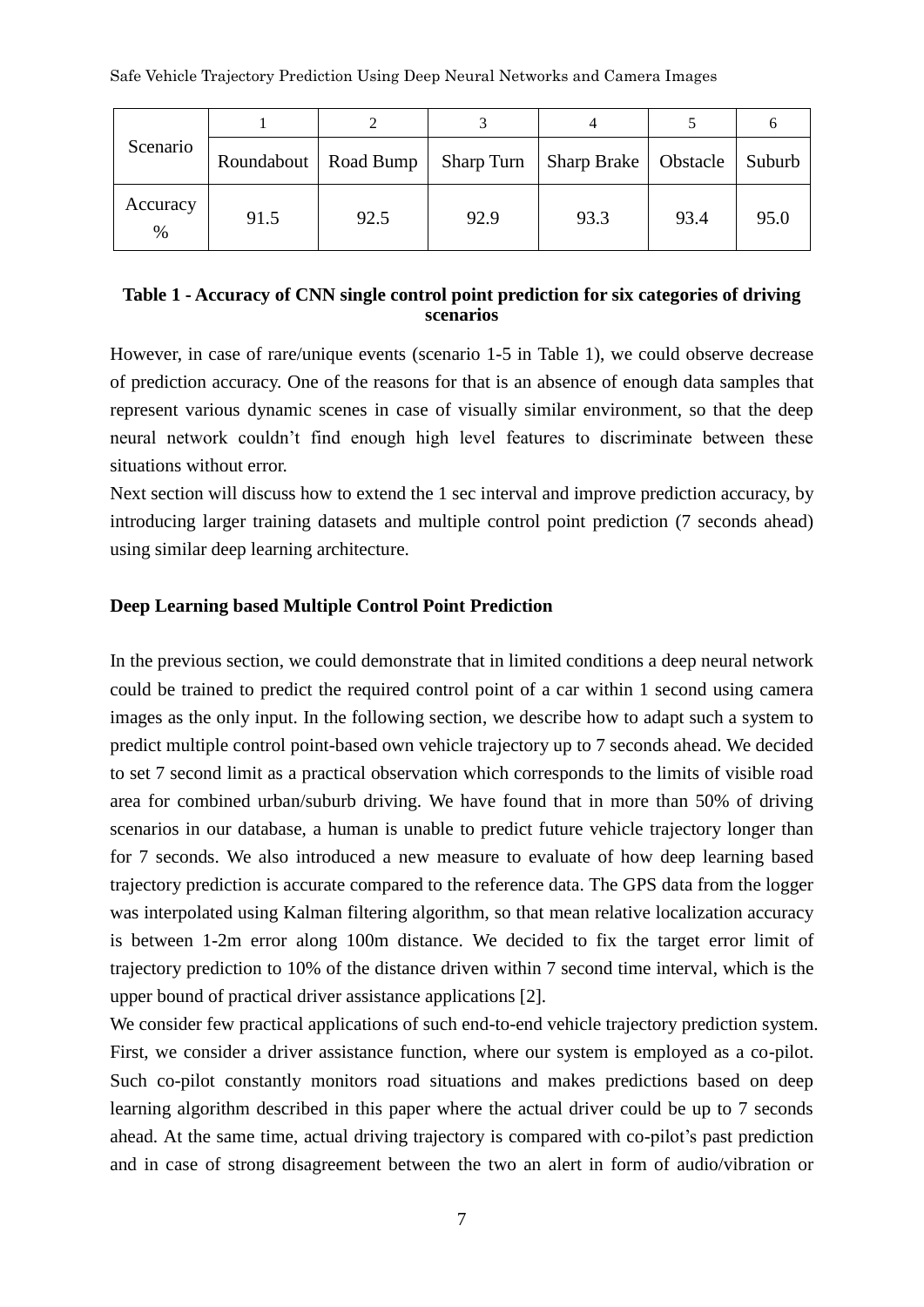visual signal has to be issued. Another application is to evaluate how current driver compares to the aggregated driving experience learned by the co-pilot. It could be used to asses it's driving skill, identify those driving situations where a human was not safe and use this as an education material. Last application is related to autonomous driving, where such system being trained on very large scale of data could be used to actuate vehicle control.

#### **Data Collection and Processing for Multiple Control Point Prediction**

In the previous sections, we described how we converted real values of dA, dV into 1:400 labels used for prediction of single control point. Although, the discretization accuracy was sufficient for a single prediction, the problem of multiple control point prediction is much more complex  $(10<sup>18</sup>)$  if defined in similar fashion.

Therefore, we decided to cluster each 7 second trajectory composed of 7 control points (each point corresponds to 1:7 second of future position with respect to the current position) into predefined number of categories, so that we could keep number of labels for deep learning algorithm below practical limit  $\left($ <10^5). As a result of the clustering method, each reference 7 control point-based trajectories computed from ground truth GPS data were converted into 1024 categories. Figure 4 illustrates example results of this procedure.



# **Figure 4 – Clustering of 7 control point trajectories. Four samples of real trajectory (red circles) and the corresponding category found by our clustering process. Each cluster is defined as color coded superposition of trajectories, where color is associated with future travelled distance (see legend on the left side)**

Two types of measures could be used to evaluate quality of trajectory prediction by CNN. First, we could measure how many of the control points (out of total number of predicted control points) are predicted within 10% or less error compared to the reference distance. Averaged for a time period of the test data, this information is useful to estimate the probability that the correct prediction (within target accuracy range) would be available for particular application of interest at any time moment. This measure is named "in Target" in the next section. Second, we could measure overall error of prediction vs. reference distance for all control points, which is related to the overall accuracy of prediction. This measure is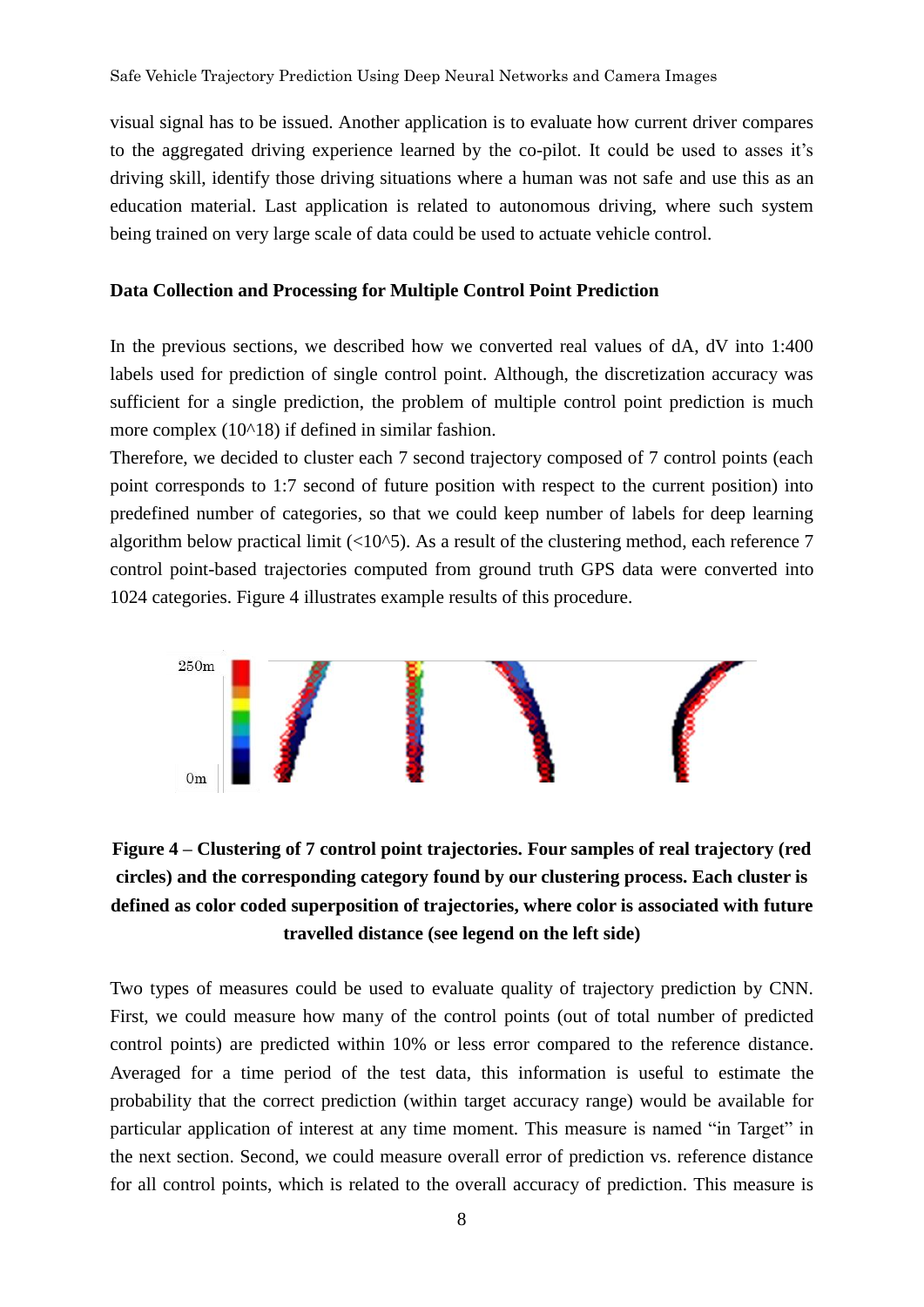# named "Error" in the next section.

Similar process as described in the section of single control point data processing was used to generate image data for both training and test of CNN. Three major differences are related to the following aspects: additional use of speed information by CNN at both training and test stage (to reduce overfitting of CNN), size of output layer of CNN equal to 1024 categories and use of 42 hours of data driven by 8 drivers for training and 4 hours for testing, where training and test are mostly happen in different geographical area or separated by significant time interval, longer than several months.

# **Evaluation of Multiple Control Point Prediction by CNN**

Seven driving scenarios, each one coming from 15 different locations, were evaluated during the test. Totally all scenarios are represented by 4 hours of driving recordings, where urban/suburb scenario being 3.5h long and others are 5 minutes each totally 30 min long. Figure 5 shows sample key frames for each scenario.

| Pedestrian:           | Roadworks:             | Roundabout: without      | Urban/Suburb:     |
|-----------------------|------------------------|--------------------------|-------------------|
| pedestrians staying,  | construction objects,  | traffic lights           | speed<br>average  |
| walking or crossing   | delimiters, safety     |                          | 30km/h, max speed |
|                       | cones, people and      |                          | 110km/h           |
|                       | vehicles               |                          |                   |
|                       |                        |                          |                   |
| Traffic lights: urban | Obstacles: moving or   | Highway:<br>multiple     |                   |
| and suburb            | stationary<br>vehicles | lines<br>with<br>average |                   |
|                       | and cyclists in-path   | speed above 75km/h       |                   |

# **Figure 5 – Keyframes of driving scenarios used for evaluation of multiple control point prediction using CNN**

The results of seven control-points prediction in case of trajectory clustering with 1024 clusters are summarized in table 2.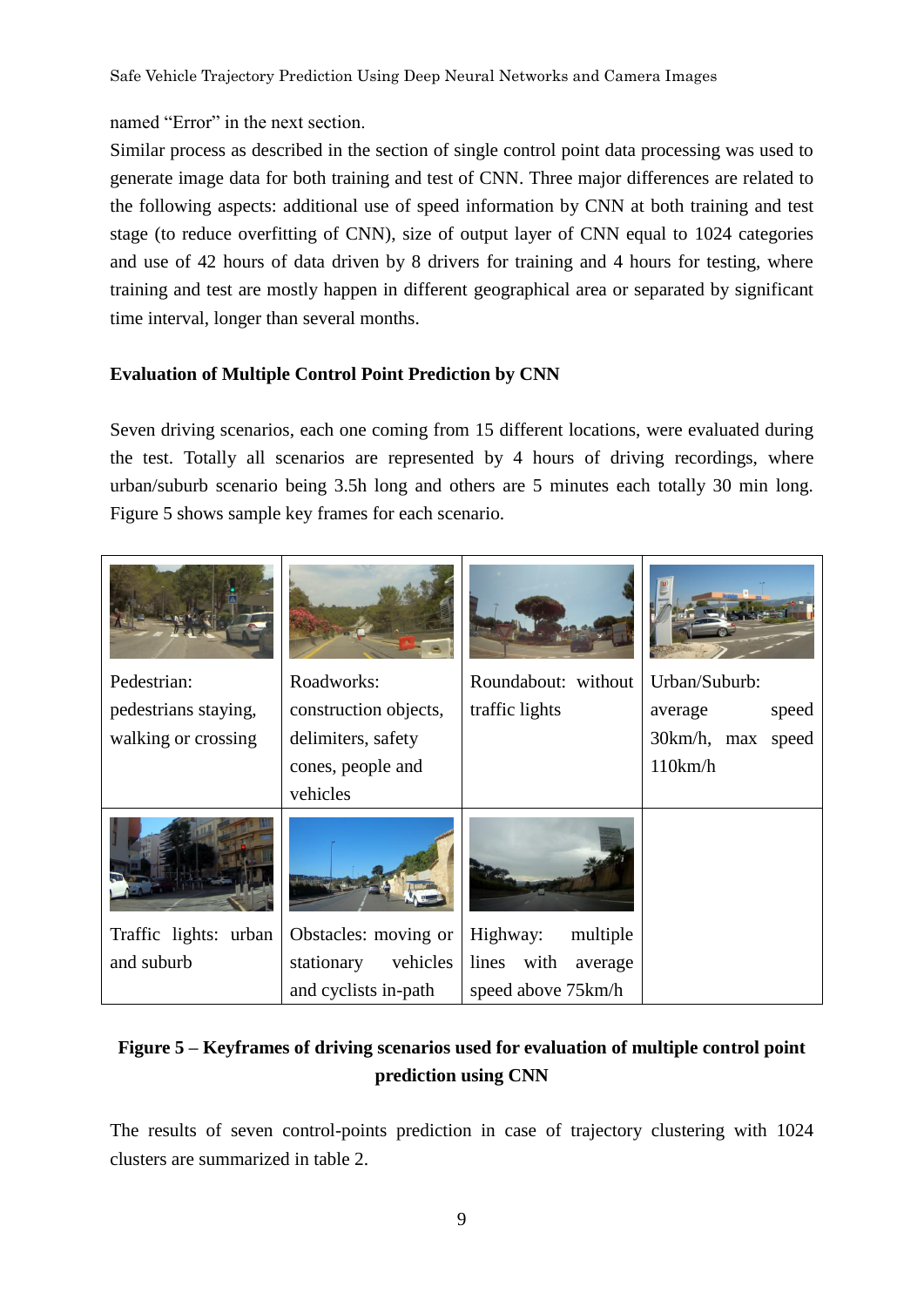| Scenario         | <b>CNN</b> Error | CNN in Target (%) |  |
|------------------|------------------|-------------------|--|
|                  | (% of distance)  | $1-7$ sec         |  |
| Pedestrian       | 22.3             | 51.2              |  |
| Roadworks        | 12               | 49.5              |  |
| Roundabout       | 9.6              | 74.6              |  |
| Traffic Light    | 16.2             | 58.8              |  |
| <b>Obstacles</b> | 12               | 55.2              |  |
| Highway          | 1                | 95.5              |  |
| Urban/Suburb     | 5.0              | 98.6              |  |

# Safe Vehicle Trajectory Prediction Using Deep Neural Networks and Camera Images

# **Table 2 - Distribution of errors of CNN multiple control point prediction for seven types of driving scenarios**

One could see that in case of 1024 trajectory categories, our CNN based 7 control point prediction system was able to match the reference ground truth data in case of urban/suburb (5% error of distance) and highway (1% error of distance) driving scenario. Table 3 presents results of how absolute prediction error varies with distance, which turns to be almost distance-independent with value of ~1.6m.

| Distance (m) | Error (% of distance) | Error(m) |  |
|--------------|-----------------------|----------|--|
| $0 - 20$     | 8.4                   | 1.68     |  |
| $20 - 40$    | 4.1                   | 1.64     |  |
| $40 - 60$    | 2.7                   | 1.62     |  |
| 60-80        | 2.2                   | 1.76     |  |
| 80-100       | 1.5                   | 1.5      |  |
| 100-120      | 1.3                   | 1.5      |  |

### **Table 3 –CNN multiple control point prediction error vs. distance**

This is an important result since the training/test was done on videos separated geographically or with several month time intervals between acquisitions. It shows the ability of this end to end CNN approach to integrate experience of multiple drivers and have successful trajectory prediction in previously unseen situation. Figure 6 illustrates how experience of multiple drivers was merged by CNN into single prediction. This example shows the trajectory prediction and speed predictions in different stages when driving in the roundabout scenario.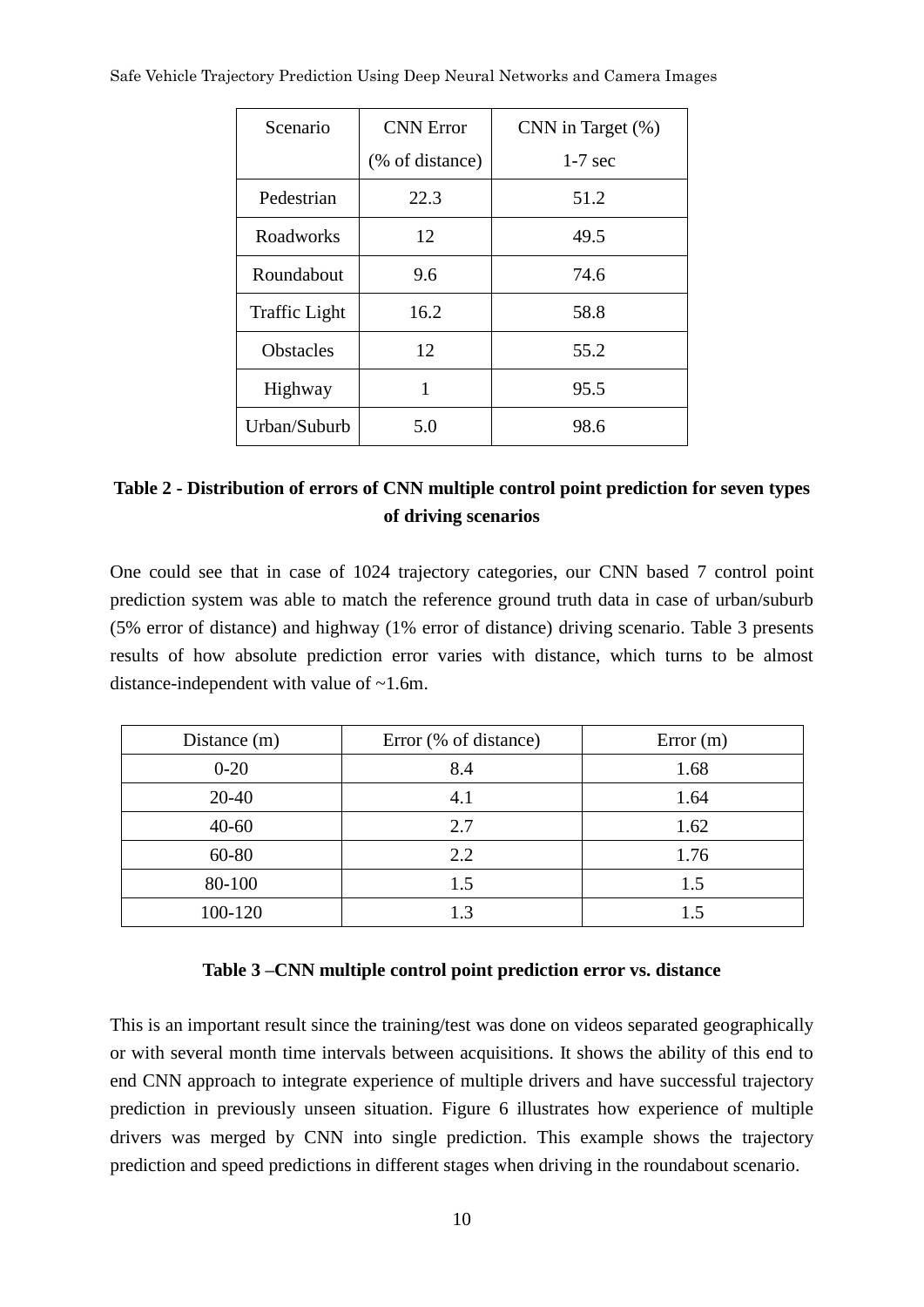#### Safe Vehicle Trajectory Prediction Using Deep Neural Networks and Camera Images



Stage1: approaching the roundabout Stage2: entering the roundabout



Stage3: going out of the roundabout

### **Figure 6 – Multiple control point prediction using CNN for roundabout scenario**

It could be seen how CNN, which was only trained using a single trajectory at time example, was able to correctly predict not only right turn before entering the roundabout but also multiple possible ways to drive through it. It also correctly suggested accelerating at the exit.

Overall two scenario (urban/suburb and highway) provide predictions within target range of 10% in >95% of time.

While being partially solved, other driving scenarios happen to be much rarer compared to the typical driving situations. Achieving similar accuracy in these cases will require improvement of the proposed system by augmenting data and increasing deep learning generalization capacity in case of rare/unique events.

#### **Conclusion**

In this paper, we have presented the first system that predicts future trajectory using only video images as input and deep neural networks for decision making. We demonstrated that the convolutional neural network trained on 10 hours of driving data could predict with 95% accuracy required changes of wheel angle and acceleration within 1 second in future.

We have also shown that the same type of neural network trained on 42 hours of driving could predict future trajectory of vehicle 7 seconds ahead with 5% error of distance in 98.6% of time for typical urban/suburb driving scenario.

Thus we could conclude that end-to-end vehicle control system that doesn't explicitly rely on